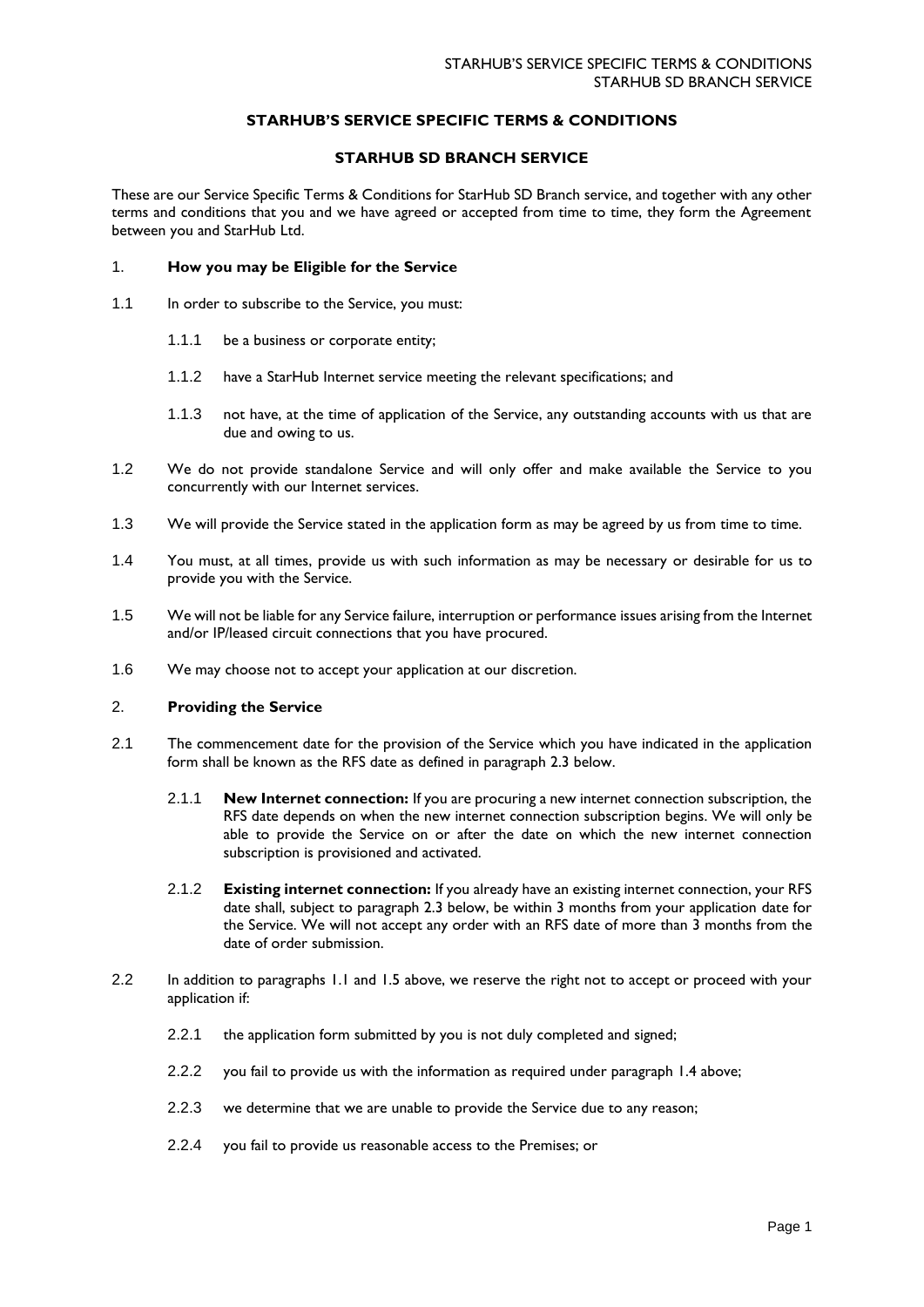- 2.2.5 we discover that (i) you have failed to provide any facility or resource as we may request; or (ii) have not provided them under the operating conditions and specifications stipulated by us for the proper performance of the Service or for the installation, operation and maintenance of the Service.
- 2.3 When we accept your application form for the Service, we will notify you of the commencement date for the provision of the Service and this date will be known as the ready for service ("**RFS**") date. The RFS date will be stated in our application form. We reserve the right to change the RFS date without liability.
- 2.4 If we are unable to provide the Service by the RFS date, then you may either:
	- 2.4.1 cancel that part of the Service which we are unable to provide by the RFS date, without being liable to pay any cancellation Charges; or
	- 2.4.2 accept that part of the Service which we are ready to provide, and pay for the same at our prevailing rate(s).

This shall be your sole and exclusive remedy and you shall have no claim against us for our failure to provide the Service by the RFS date. We have no further liability to provide the Service by the RFS date.

- 2.5 If you request to defer the provision of the Service to a date after the RFS date we originally agreed to, you will be liable to pay a reservation fee at our prevailing rate(s).
- 2.6 If you cancel your application for the Service before the RFS date, you shall pay us our prevailing cancellation Charges, which shall be 100% of our prevailing one-time installation Charges of the Service ("**Installation Charges**"), regardless of whether or not such Installation Charges were waived or discounted.
- 2.7 We are responsible for the Service including the rental of the CPE to you. The point of demarcation for such responsibility is up to the CPE. We will not be responsible for any fault or issue that occurs beyond the CPE in your network. Where facilities and/or resources are provided by you, we will not be responsible for any fault or issue that occurs arising from such facilities and/or resources. During Service activation, we will reasonably endeavour to ensure that the policies you have requested and submitted to us have been implemented in the CPE.
- 2.8 You must notify us in writing if we have failed to implement the policies you have requested and submitted to us and which we accepted. We will correct our failures that have been brought to our attention at our own cost. The foregoing shall constitute our sole liability and your exclusive remedy for such failures.
- 2.9 In the event that a customer has carried out any configuration or firmware change in the customer portal, we will not be responsible for any Service fault or issues arising from such change.
- 2.10 Our business hours are from 9 am to 6 pm, Mondays-Fridays (excluding Saturdays, Sundays and public holidays). You may request for installation or relocation works to be carried out outside our business hours. In such a case, we shall impose an additional one-time Charge ("**Non-Working Hours Charge**") based on our prevailing after-office hours installation Charge. This Non-Working Hours Charge will still be imposed if you cancel or postpone an appointment less than 2 hours from the scheduled appointment time, or if you fail to grant us access or be present at the scheduled appointment time for our FE or contractors to carry out the necessary works.
- 2.11 Service acceptance is either:
	- 2.11.1 actual acceptance by you; or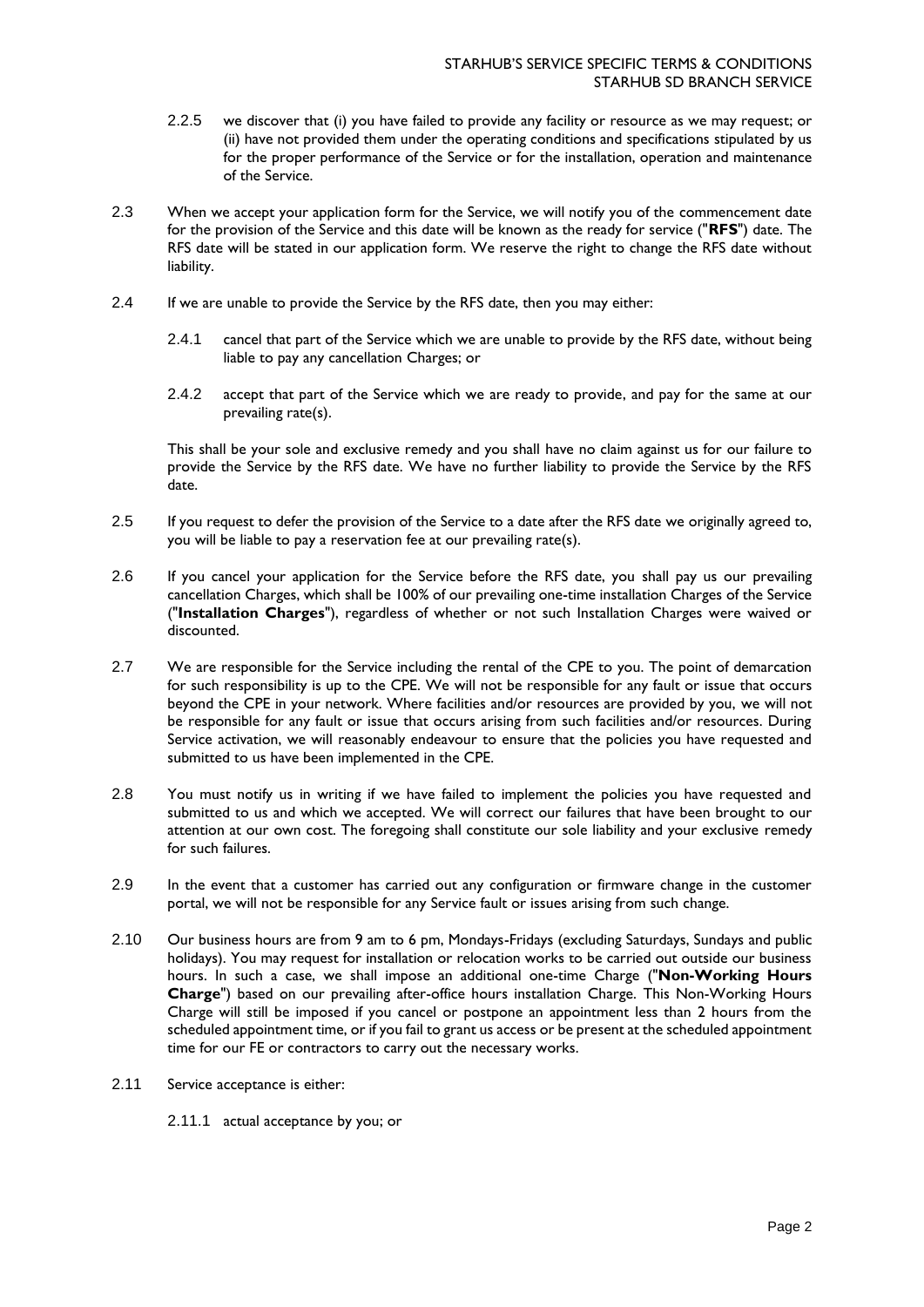2.11.2 if no actual acceptance is given by you, deemed acceptance when we inform you that the provisioning is complete and you have not, within 2 days of us informing you, rejected the Service in writing on the basis that the Service does not meet the specifications.

# 3. **Minimum Period of Service**

- 3.1 The initial Minimum Period of Service for the Service is 24 continuous months (or such other period as may be agreed by us and stated in the application form) from the commencement date as determined in accordance with paragraph 4.1 below. Upon the expiry of the initial Minimum Period of Service, the Service will be renewed automatically for further successive periods of 12 months each unless either party gives the other party at least 60 days' written notice of termination prior to the expiry of the then current period.
- 3.2 If we agree to any changes to the Service, as requested by you (including any upgrade to the Service) or the renewal of the Service, we are entitled to require the Minimum Period of Service to be recommenced from the date the Service is changed or renewed. An upgrade to the Service is not permitted if the remaining Minimum Period of Service is more than 6 months.

### 4. **Duration of Service**

- 4.1 The Service under this Agreement will commence on the RFS date as notified by us to you in accordance with paragraph 2.3 above.
- 4.2 This Agreement will continue until you have terminated the Internet or IP/leased circuit connection or you have terminated the Service in accordance with the provisions of this Agreement.
- 4.3 If you do renew or re-contract the Service, we may require that you change any existing CPE that you are using, or allow us to update or upgrade it as may be required.
- 4.4 Promotion rates are applicable for a limited period of time only. At the end of the applicable Minimum Period of Service, the promotional rates shall not apply and the rates shall revert to our prevailing rates (i.e. non-promotional rates) for the renewals. Please contact your StarHub account manager early for renewals.
- 4.5 You cannot request for any Service suspensions even if your Internet Service is suspended for any reason.

#### 5. **Scope of the Service**

- 5.1 We will provide the Service to you according to the particulars set out in the application form. We shall not be responsible if any of the particulars provided by you in the application form is incorrect, false and/or incomplete.
- 5.2 After the initial set up, you may request for non-material changes (including a change in the policy configuration of your set-up, or a change in the number of users) in the Service from time to time through our StarHub business helpdesk. We will review each request and inform you if we would accept such request. We will charge you for any further requests exceeding 1 time made in a calendar year.
- 5.3 If a WiFi service option ("**WiFi Service**") has been requested in the application form:
	- 5.3.1 the initial WiFi Service set-up will be based on an agreed deployment plan. Any change to the agreed deployment plan may result in additional installation costs that will be entirely borne by you; and
	- 5.3.2 we do not guarantee that the WiFi Service will be compatible with the devices or any software which you or your end-users may use to access the same.
- 5.4 We will rent to you the CPE as part of the Service. You shall be responsible for the CPE in your possession and shall provide the appropriate space and power supply for the same. You shall house and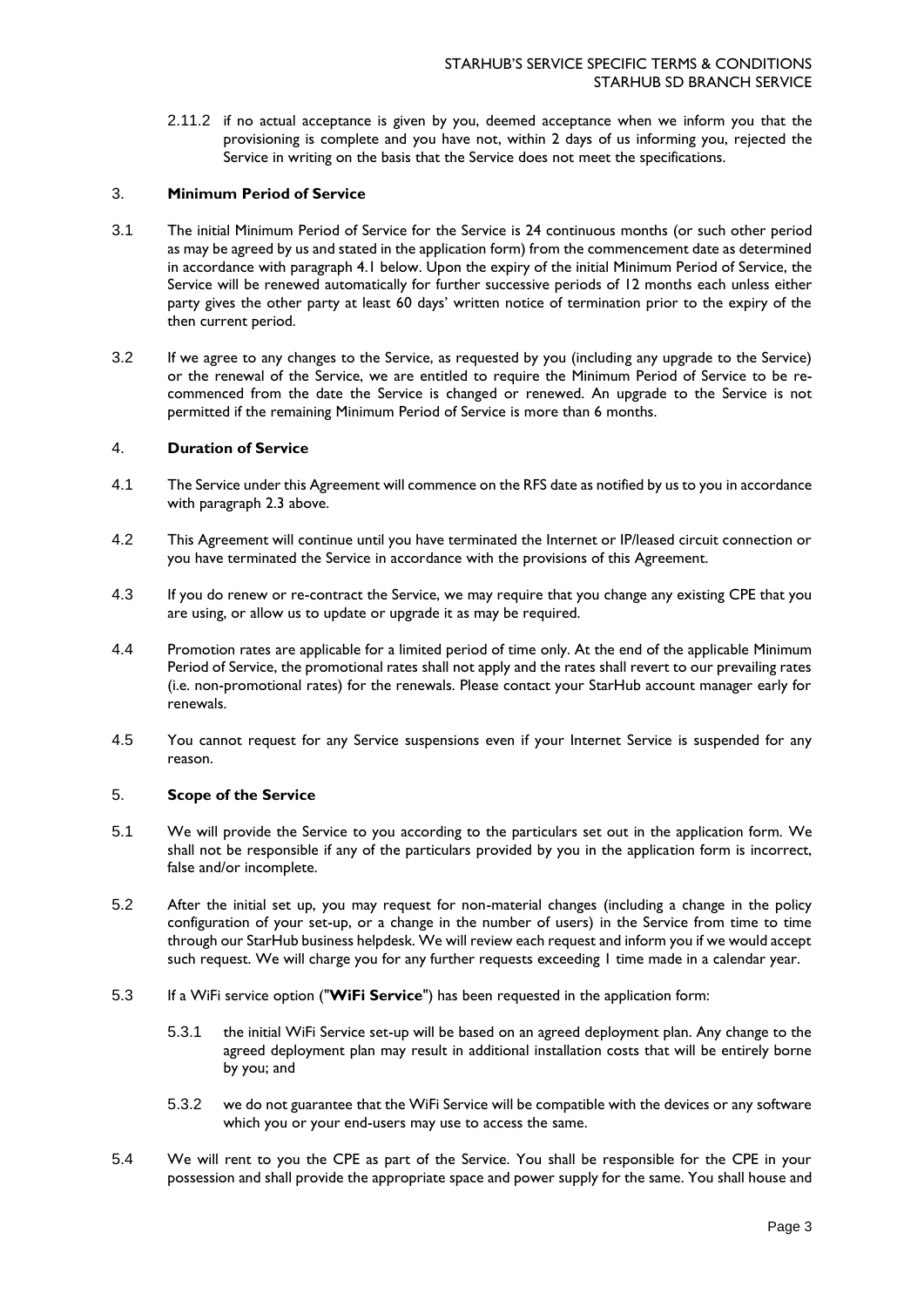use the CPE according to the device user guide given to you and our instructions. Any lost or damaged CPE shall be chargeable and such charges shall be borne by you. You may contact our technical service support helpdesk if you face any hardware issues on the CPE.

- 5.5 Actual data transfer speeds for your internet connection service will differ after the Service is turned on and is affected by various factors, including overall network traffic, performance and configuration of Service rules, type of data accessed, location and configuration of the accessed server and total number of users. We shall not be liable to you if you experience any degradation, interruption or interference of your internet connection for the duration of the Service.
- 5.6 You acknowledge and accept that the performance of the Service is dependent and conditional on the performance of the internet connection and IP/leased circuit connection that you use in relation to the Service.
- 5.7 If there is a reported faulty CPE, subject to our supporting hours, our FE will endeavour to restore the Service, which may be carried out the next business day. The Internet connection must be working properly before the FE can commence work on the restoration of the Service.

### 6. **Additional Charges**

- 6.1 Should you require any additional functional features in the Service, you will need to submit a change management request to our StarHub business helpdesk. We will inform you whether or not we accept your request, and whether any change in CPE, on-site support or remote configuration would be necessary to meet your request. Such request would be subject to our prevailing charges.
- 6.2 If you encounter performance issues in relation to the Service, you may inform us via our StarHub business helpdesk. We will then arrange for onsite support where we consider necessary and each occasion of on-site support will be subject to our prevailing charges.
- 6.3 We will determine whether an on-site support is required based on the change request and reported issues relating to the Service. Additional onsite support requests are subject to our prevailing FE professional charges as may be prescribed by us from time to time. A site survey may be required if the request requires our further evaluation. We will use our commercially reasonable endeavours to meet the date requested by you.
- 6.4 You may relocate your Service. Subject to your payment of our re-location Charges, we will relocate your CPE to the new site. Your existing contract will continue. You may contact our StarHub business helpdesk for relocation.
- 6.5 For Parallel Relocation, you will have to ensure that an internet connection has been set up at the new premises. We will relocate your SD Branch appliance to the new premises once the new internet connection is activated and you have provided us with such relevant information to do so (including the new IP Address).
- 6.6 If you do not have an Internet connection at the new premises during the Minimum Period of Service or if you wish to terminate the Services due to any delay in provisioning of the Internet connection, this shall constitute termination of existing Services and our early termination Charges shall apply.
- 6.7 If the cable connecting the access point to the branch gateways is damaged or you have requested for the access point to be relocated, the additional installation costs involved will be entirely borne by you.
- 6.8 If we determine that any Professional Services are required in order for the Service to be provided to you, you must pay us the Charges for such Professional Services, which will be based on our prevailing Charges or fixed Charges and all expenses incurred by us in connection with such Professional Services.

# 7. **Early Termination Charges**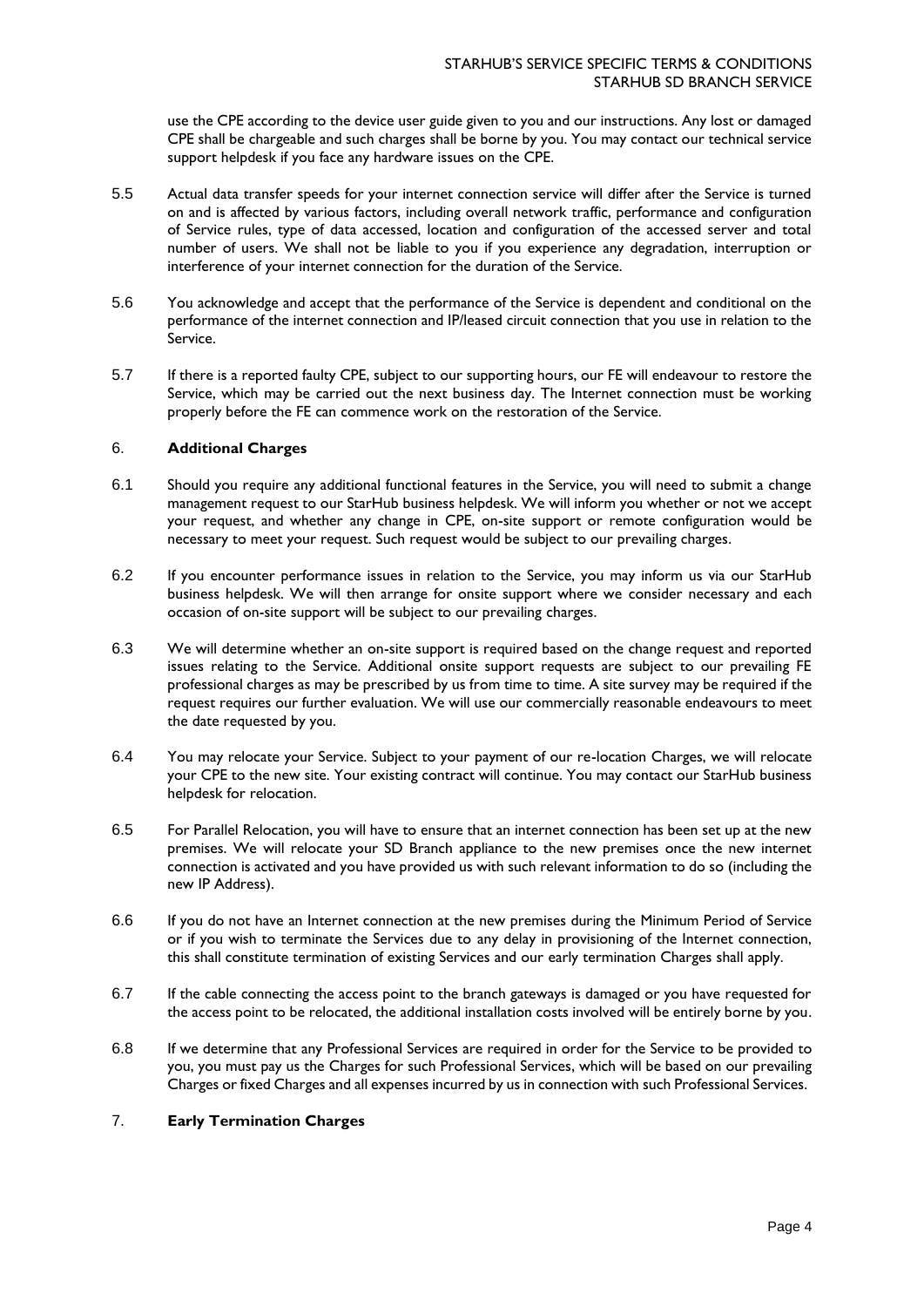- 7.1 Early termination Charges will be applicable if the Service is terminated, reduced or downgraded after the Service has been successfully provisioned and before the Minimum Period of Service expires. The early termination Charges comprise:
	- 7.1.1 the aggregate of the monthly recurring Charges (including rental charges, where applicable) for the remainder of the unfulfilled Minimum Period of Service; and
	- 7.1.2 where relevant, any and all amounts that may be imposed on us by any third party arising from and/or in connection with the termination, reduction or downgrade.

# 8. **Licence Agreement**

8.1 You and your users agree to be bound by the end-user licence agreement ("**EULA**") of any third party vendors whose hardware or software forms part of the Service ("**Provider**"). By signing up and using the Service, you are considered to have accepted in full the terms of the Provider's EULA, and any amendment or updates thereafter. You may request a copy of the EULA from your account manager. If you do not accept the terms, we are unable to provide the Service to you.

### 9. **Liability**

- 9.1 The Service (including any installation or support Service) is provided on an "as is" and "as available" basis. You agree that you use the Service or rely on any Content obtained through the Service at your sole risk. To the fullest extent allowed by the law, we do not give any assurances, guarantees, or warranties, either express or implied, in relation to such Service or Content. The entire risk as to the quality, selection and performance of the Service is with you. You agree that no vendor can assure complete security and nothing in this Agreement or elsewhere shall be construed to imply a security guarantee or assurance. You further acknowledge the nature and volume of malicious and unwanted electronic content, undesirable data or software and unauthorised users (e.g. hackers). You accept that we do not warrant that the Service or any part of it (i) will be complete, free from errors or interruptions; (ii) will detect and/or address any or all malicious code, threat, or vulnerability (including security threat or vulnerability); or (iii) will keep your network or computer systems completely secure, free from intrusions, security breaches, unauthorised access, vulnerabilities, viruses, malicious or unwanted electronic content.
- 9.2 The manufacturer's warranty (if any) will be voided and we will bear no responsibility if the Service, or the CPE upon which the Provider's software is authorised to be used (i) has been altered, except by the Provider or its authorised representative; (ii) has not been installed, operated, repaired, updated to the latest version, or maintained according to instructions supplied by the Provider; (iii) has been subjected to abnormal physical or electrical stress, misuse, negligence, or accident; or (iv) is licensed for beta, evaluation, donation, free, trial, testing or demonstration purposes or is provided without us charging a service fee.
- 9.3 To the maximum extent permitted by law and notwithstanding anything to the contrary stated in the Agreement, we, our Affiliates, and the Providers are not liable under any contract, negligence, tort, strict liability, infringement or other legal or equitable theory for any loss of use of the Service or any damages of any kind, whether direct, special, incidental or consequential (including damages for loss of goodwill, loss of profit, loss of opportunity, loss or damage related to use of the Service in connection with high risk activities, de-installation and installation fees and costs, damage to personal or real property, work stoppage, computer failure or malfunction, computer security breach, computer virus infection, loss of information or data contained in, stored on, or integrated or bundled with any Service) resulting from the use of the Service, even if we, our Affiliates and/or the Providers have been advised of the possibility of such loss or damages. Our entire liability and your sole and exclusive remedy is the repair, replacement or refund of the defective or non-conforming Service as determined by us.

# 10. **Ending the Service**

10.1 In addition to the rights either party may have against the other party under this Agreement for any antecedent breach of this Agreement and subject to the provisions of paragraph 7 above, this Agreement or the Service hereunder may be terminated by either party giving at least 30 days' written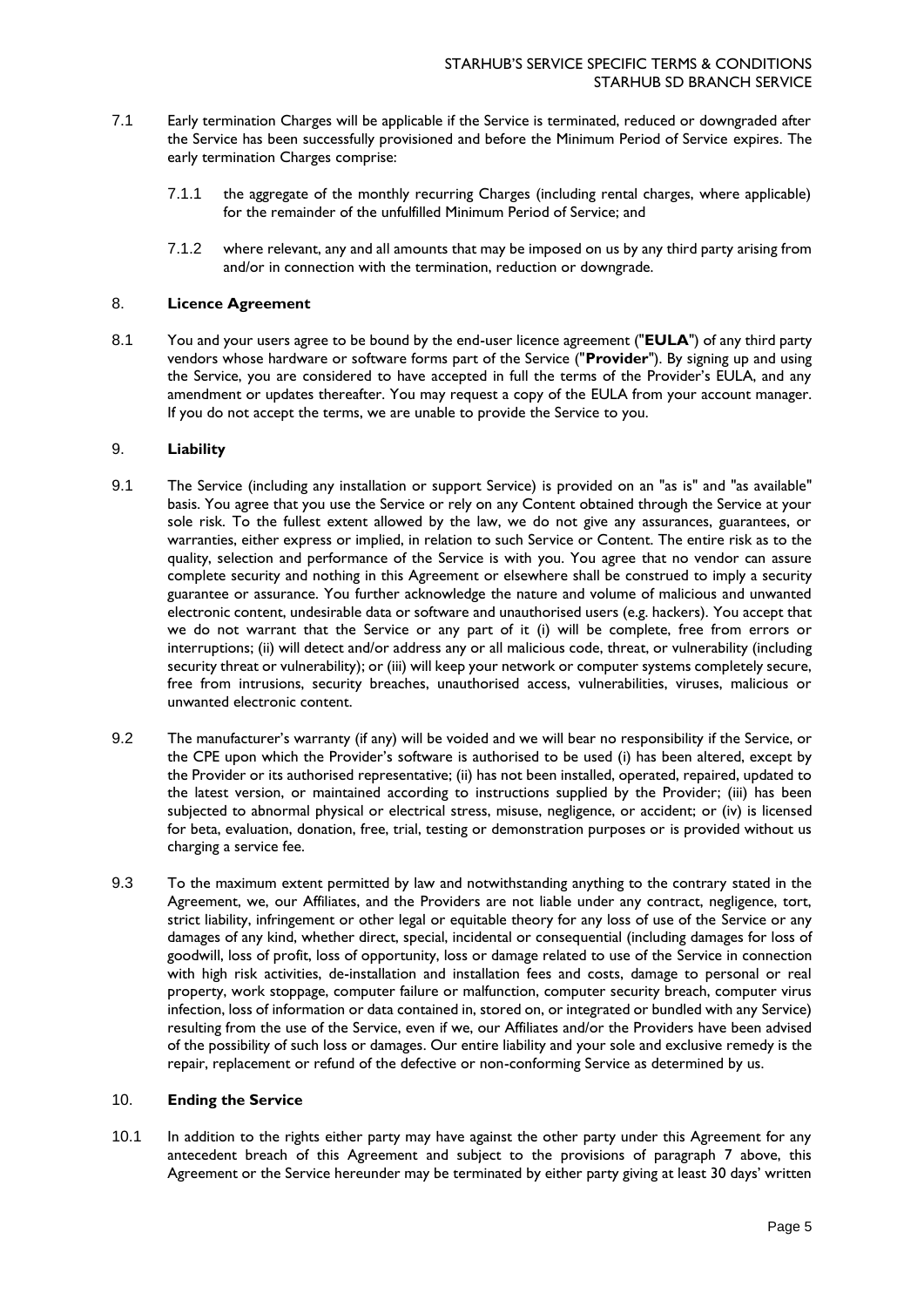notice to the other party. You may provide your notice of termination to your StarHub account manager or our StarHub business helpdesk. If you have subscribed for the Service under a promotion, and you terminate any other services that we have provided to you under that promotion, we will also terminate the Service. However, if the Service is still within the Minimum Period of Service or the Agreement, early termination Charges will apply in accordance with the provisions of paragraph 7.1 above.

# 11. **Meanings**

This paragraph 11 sets out how certain words and phrases are used in this Agreement. Terms used but not defined in these Service Specific Terms & Conditions shall have the respective meanings given to them in the Business General Terms & Conditions.

### **What these words mean in this Agreement**

- 11.1 "**CPE**" refers to the customer premise equipment provided by us under this Agreement installed or to be installed at the Premises and which you use to obtain the Services, which shall include SD Branch appliances.
- 11.2 "**EULA**" shall have the meaning set out in paragraph 8.1.
- 11.3 "**FE**" refers to field engineer.
- 11.4 "**Firewall Policy**" or "**rule**" refers to a set of rules that enable firewall that controls incoming and outgoing network traffic based on a set of rules.
- 11.5 "**Installation Charges**" shall have the meaning set out in paragraph 2.6.
- 11.6 "**Network Firewall**" refers to CPE designed to examine network traffic using policy statements (rule set) to block unauthorised access while permitting authorised communications to or from a network or electronic equipment.
- 11.7 "**Non-Working Hours Charge**" shall have the meaning set out in paragraph 2.10.
- 11.8 "**Parallel Relocation**" refers to a method of relocation that involves using the existing connection and the new connection to the new location simultaneously until the relocation is completed.
- 11.9 "**Premises**" means the property bearing the Service Address, which is owned or occupied by you and is connected to the Network.
- 11.10 "**Professional Services**" refers to services involving complex or special works that require us to engage third parties and/or utilise resources beyond what we would normally utilise, in order to provide the Service to you.
- 11.11 "**Provider**" shall have the meaning set out in paragraph 8.1.
- 11.12 "**RFS**" shall have the meaning set out in paragraph 2.3.
- 11.13 "**Service Address**" refers to the address of the Premises at which we agree to provide the Services to you.
- 11.14 "**Service**" refers to the StarHub Software Defined Branch service (StarHub SD Branch service) and where relevant, any value-added Service as may be provided by StarHub Ltd (Reg. No. 199802208C) and/or the relevant Affiliate from time to time.
- 11.15 "**Web Content Filtering**" means a program that can screen the contents of an incoming Web page to determine whether some or all of it should not be displayed to the user.